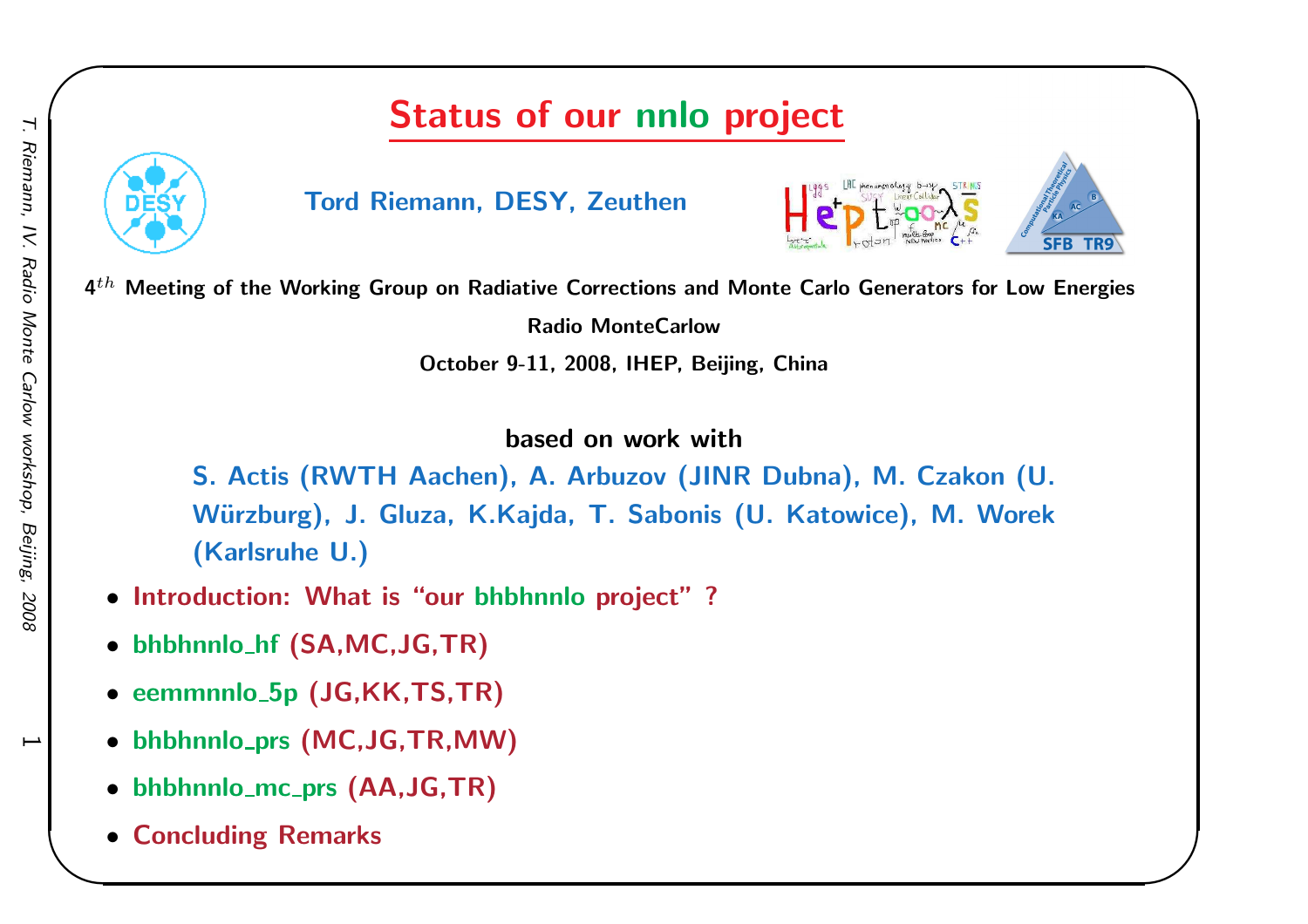# Introduction: What is "our nnlo project"?

 $\begin{matrix} \hline \end{matrix}$ 

In Summer 2003, M. Czakon, J. Gluza, T.R. (and later also S. Actis) started <sup>a</sup> studyof massive two-loop Bhabha scattering for the ILC project.

We got nice results (PRD71, NPB751, NPB786, PRL100, PRDxx), but failed so far with the crossed 2-loop box diagrams (as did others too), while with another method these diagrams were evaluated (Penin PRL95) to the necessary accuracy

 $\longrightarrow$  including all logarithmic terms plus the constant terms (in  $m_e^2/s$  and  $m_e^2/t$ ).

But we gained some expertise on such calculationsand found out that important applications are at lower energy meson factories.

The research going on is what I call here "our bhbhnnlo project" or shorter "our nnlo project".

 $\overline{\mathsf{C}}$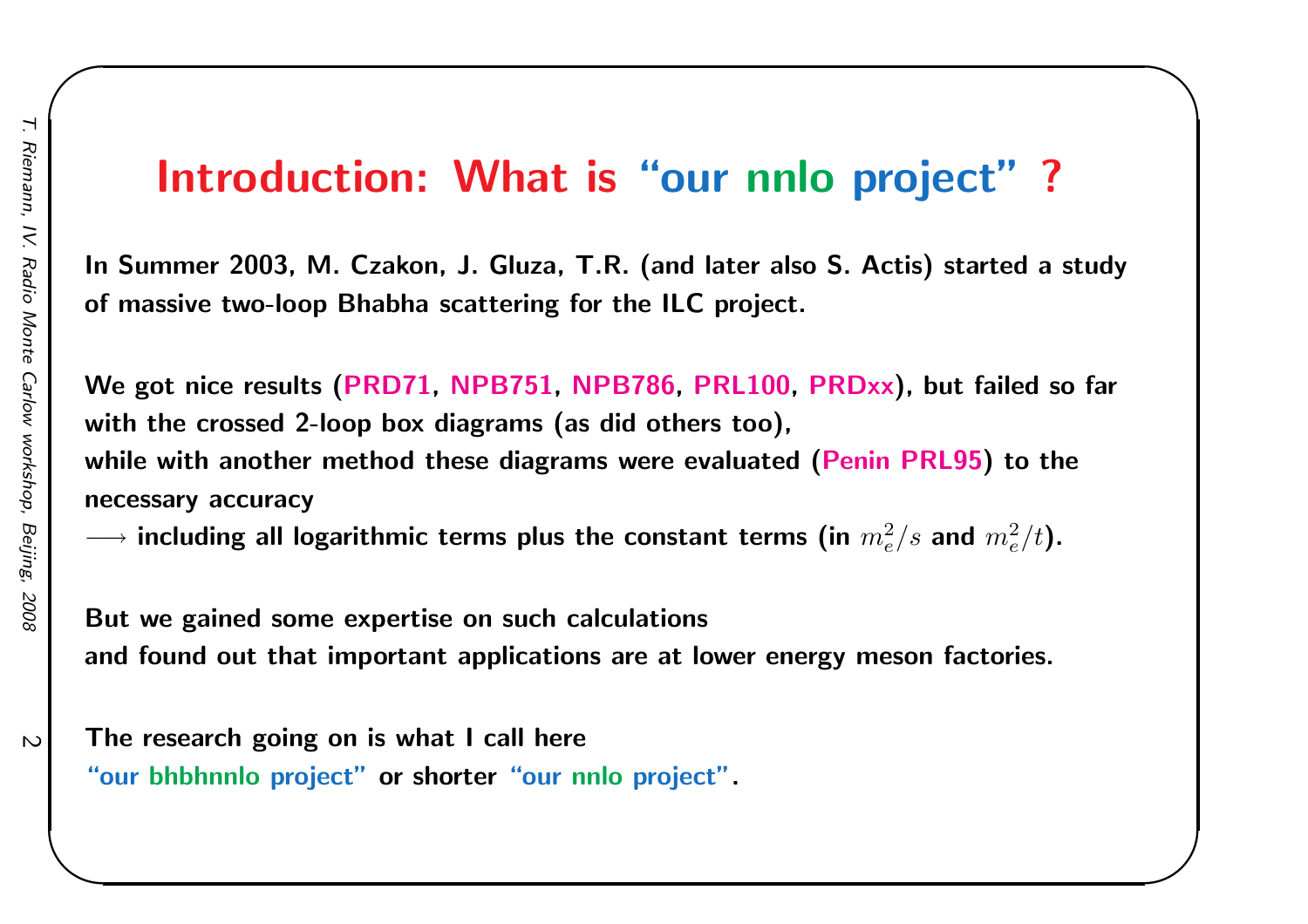# bhbhnnlo<sub>-</sub>hf

### Bhabha scattering with heavy fermions and hadrons

The so-called  $N_f = 1$  Bhabha scattering process knows only photons and electrons.

In fact, there are also effects due to leptons (or generally, heavy fermions) and hadrons. There is the running  $\alpha_{QED}$  effect, but most complicated are the heavy two-loop boxes, which contribute at most to order  $\ln$ 2  $\left(\frac{s}{m_f^2}\right)$ , which is much smaller than the  $\ln^2$  $\left(\frac{s}{m_e^2}\right)$ from other diagrams.

This is solved quite recently,  $\longrightarrow$  see J. Gluza's talk here at Sighad2008.



Actis/Czakon/Gluza/T.R. PRL100 (dispersion approach) Bonciani/Ferroglia/Penin PRL100 (diagrams) also: Kühn/Uccirati arXiv:0807.1284 (dispersion approach)

 $\begin{matrix} \hline \end{matrix}$ 

 $\omega$ 

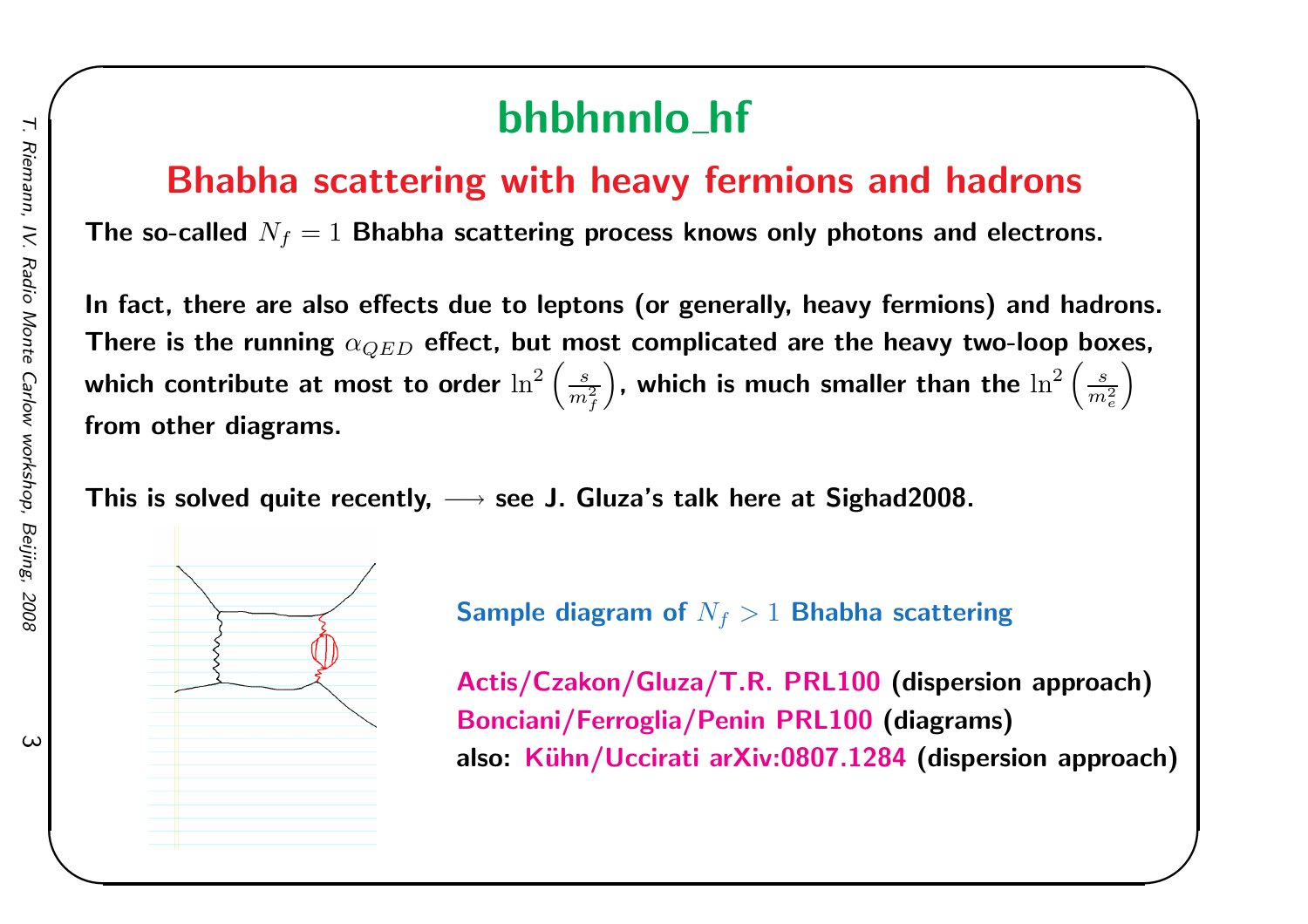### eemmnnlo 5p – Radiative loop corrections Gluza, Kajda, Sabonis, T.R. and thanks to H. Czyz



Among the non-leading NNLO corrections are the so-calledradiative loop corrections, interfering with lowest orderbremsstrahlung.

 $\begin{matrix} \hline \end{matrix}$ 

The main problems arise from the pentagon diagrams. Tool for tensor reduction of 5-point functions to scalar boxes, vertices, self-energies:

K. Kajda et al., hexagon.m

see webpage http://prac.us.edu.pl/ $\sim$  gluza/hexagon/

Status: We aim at automatic Fortran code generation for phase space integrations

- with DIANA, Fleischer/Tentyukov creation of all diagrams
- with hexagon.m and LoopTools/FF, Hahn/vanOldenborgh and FORM, Vermaseren and Mathematica – treatment of the tensor loop integrals, and evaluation of thematrix elements with trace and helicity methods
- with PHOKHARA, Rodrigo/Czyz/K¨uhn/Szopa/Grzelinska/Nowak Monte Carlo phase space integration foreseen

4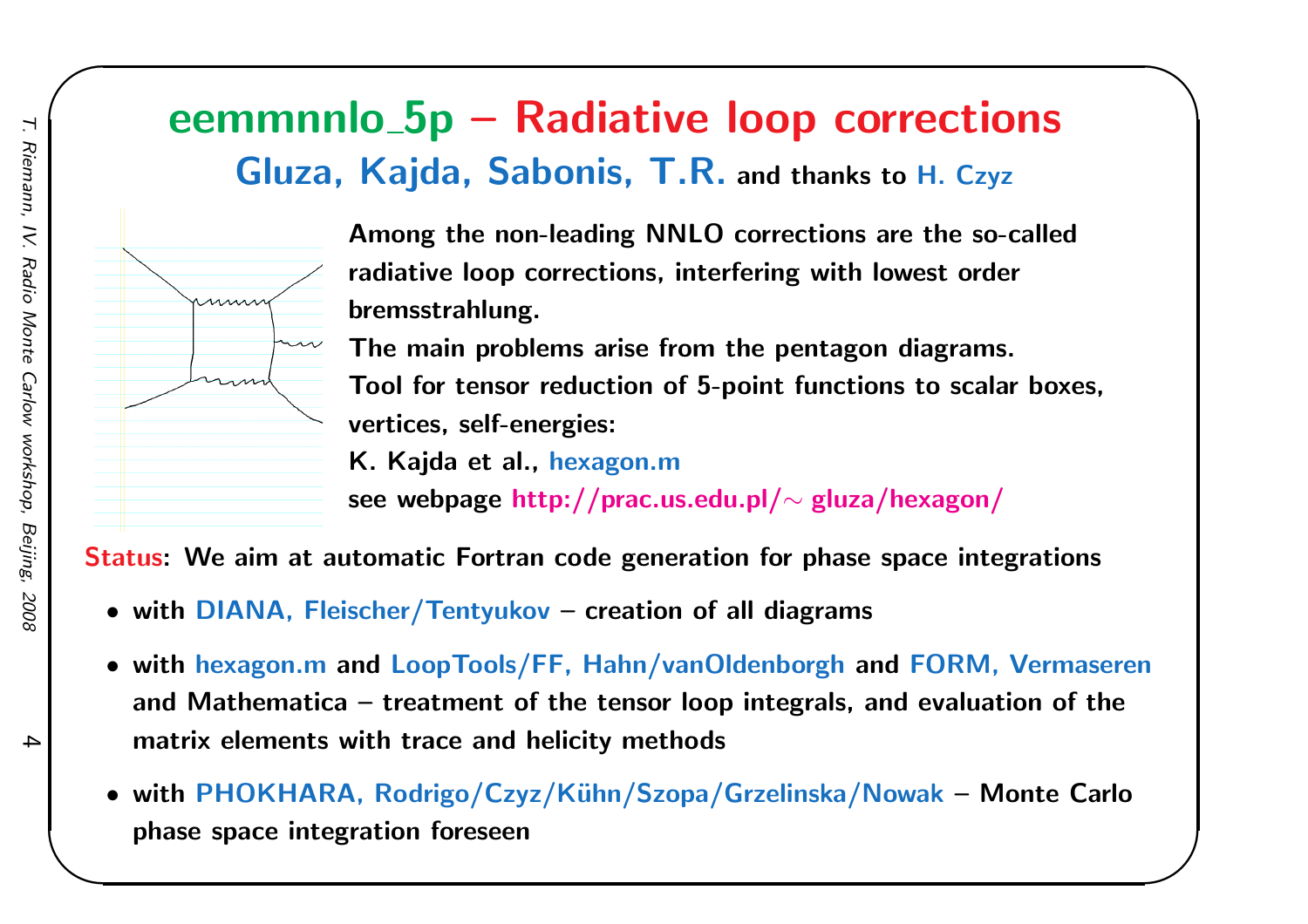#### We look first at the reaction

$$
e^+e^- \to \mu^+\mu^-\gamma
$$

 $\begin{matrix} \hline \end{matrix}$ 

#### with <sup>a</sup> resolved photon.

This has nothing to do with Bhabha scattering, but is <sup>a</sup> part of the Bhabhacontributions and of physical interest by itself.



Four 5-point diagrams obtained using DIANA, Fleischer/Tentyukov.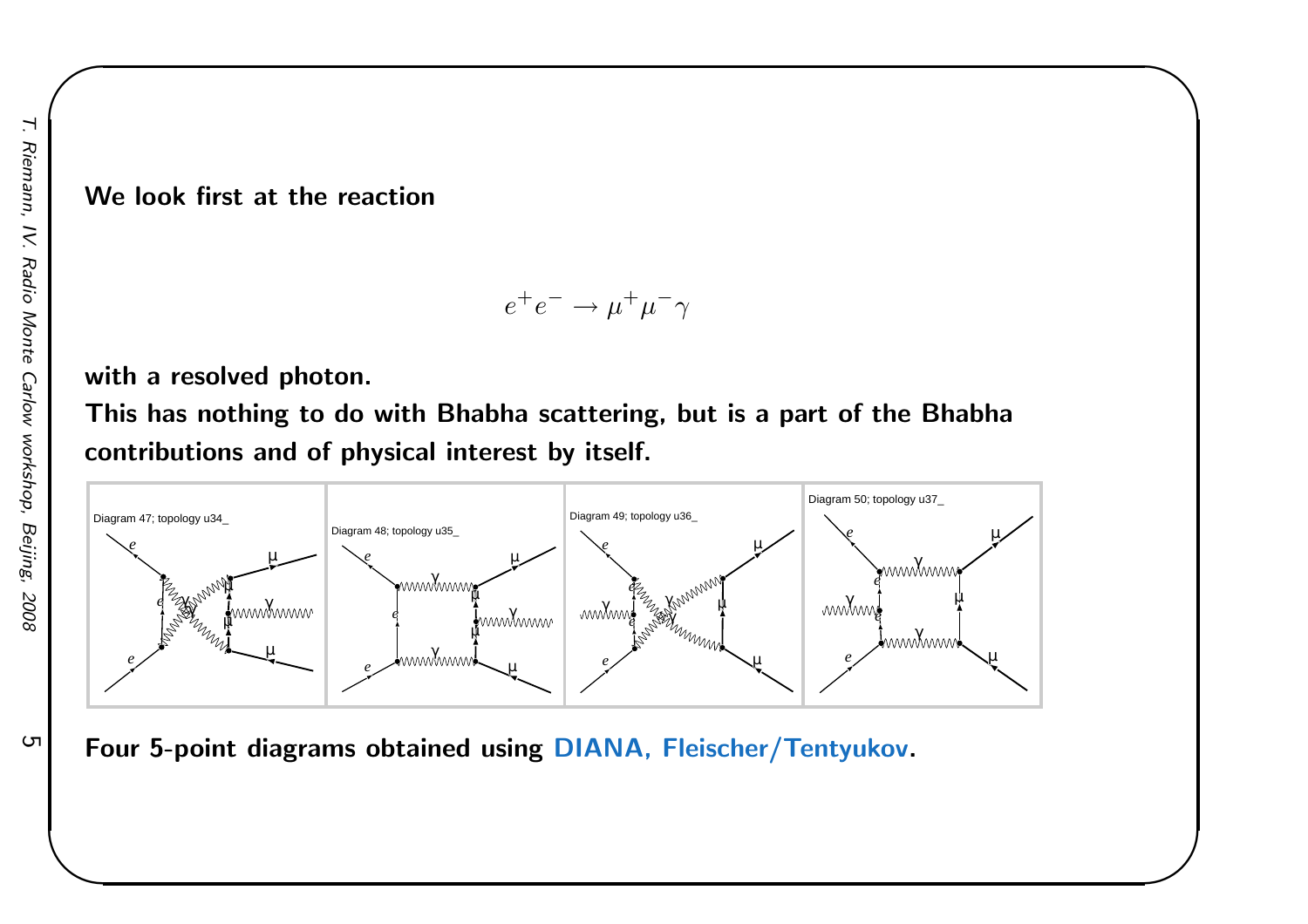# bhbhnnlo<sub>–</sub>prs (Arbuzov, Gluza, T.R.)

The corrections to Bhabha scattering from electron pair emission diagrams are at mostof order  $\ln^3\left(\frac{s}{m_*^2}\right)$  and compensate against irreducible vertices by one order, resulting i $\ln$  $\left(\frac{s}{m_e^2}\right)$  and compensate against irreducible vertices by one order, resulting in a net  $\ln^2$  A.Arbuzov, E.Kuraev, N.Merenkov, L.Trentadue, Phys.Atom.Nucl.60(1997) $\left(\frac{s}{m_e^2}\right)$  effect; see

The same for heavy fermions may also be evaluated, following the method described in

PAN60.



This is what Andrej Arbuzov is currently looking at. One might expect the most leading terms to agree with theelectron pairs' effect, but others might deviate. One may also look at the hadronic case, but then to some extentnumerically.

 $\begin{matrix} \hline \end{matrix}$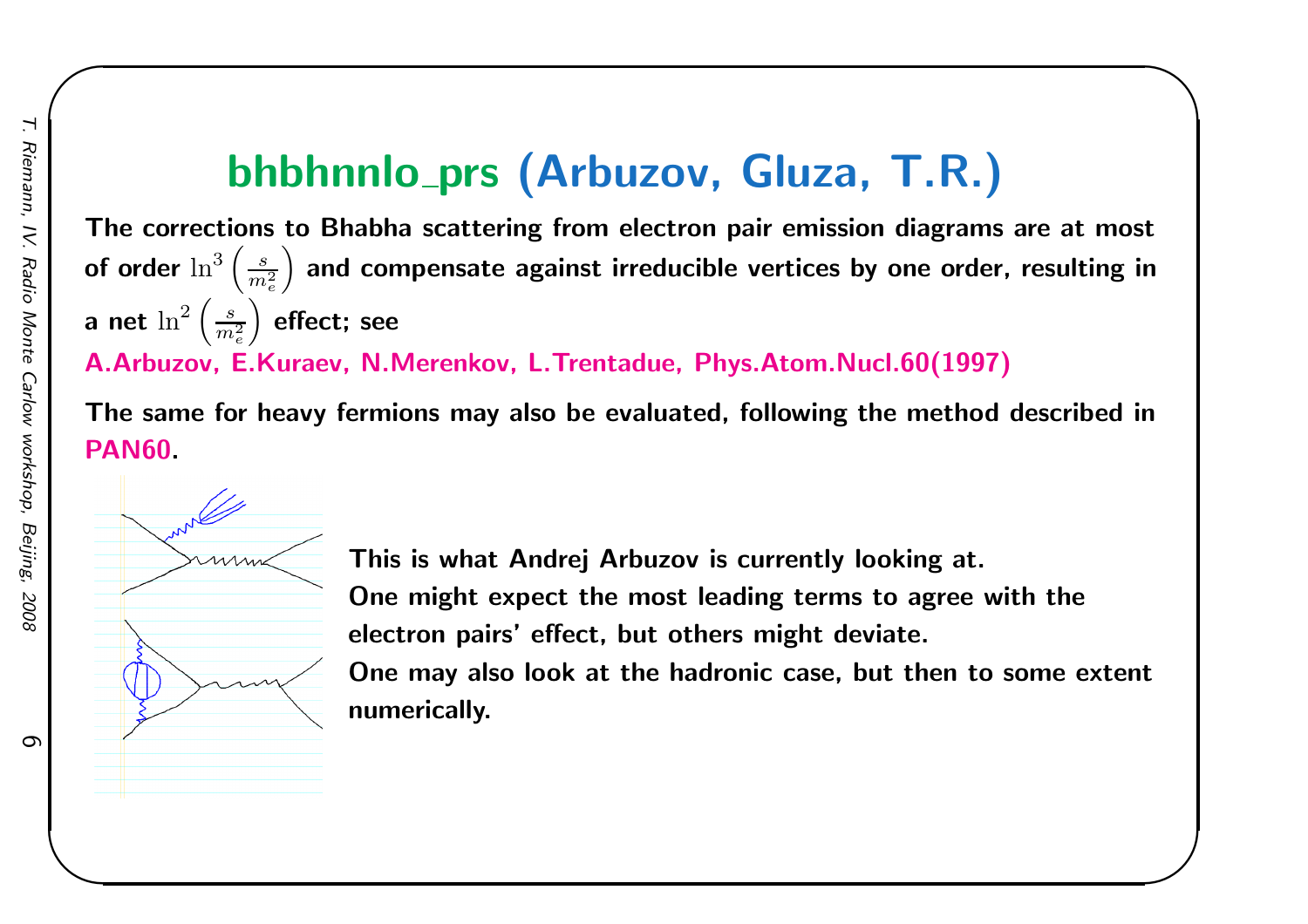### **Pair corrections with bhbhnnlo MC prs<br>M. Czakon, L. Gluza, T. R. M. Worek** M. Czakon, J. Gluza, T.R., M. Worek

Thanks to M. Worek's engagement, there are first results for event generation of Bhabha scattering with additional

unresolved electron or muon pairs at  $\sqrt{s}=1.02,10,91$  GeV.

No cuts on the unresolved particles, but acceptance cuts onelectron energy  $E_{min}$ , production angles  $\theta_\pm$ , acollinearity  $\xi_{\rm max}$ .

All particles are massive and observed, so there are no true singularities.



- At low energies, logarithms are not enhanced at all
- There are diagrams with quite different kinematics
- then, realistic cuts play <sup>a</sup> crucial role

•−→ use

HELAC-PHEGAS, Kanaki/Papadopulos/Worek/Cafarellawebpage

 $\begin{matrix} \hline \end{matrix}$ 

http://helac-phegas.web.cern.ch/helac-phegas/

 $\overline{\phantom{0}}$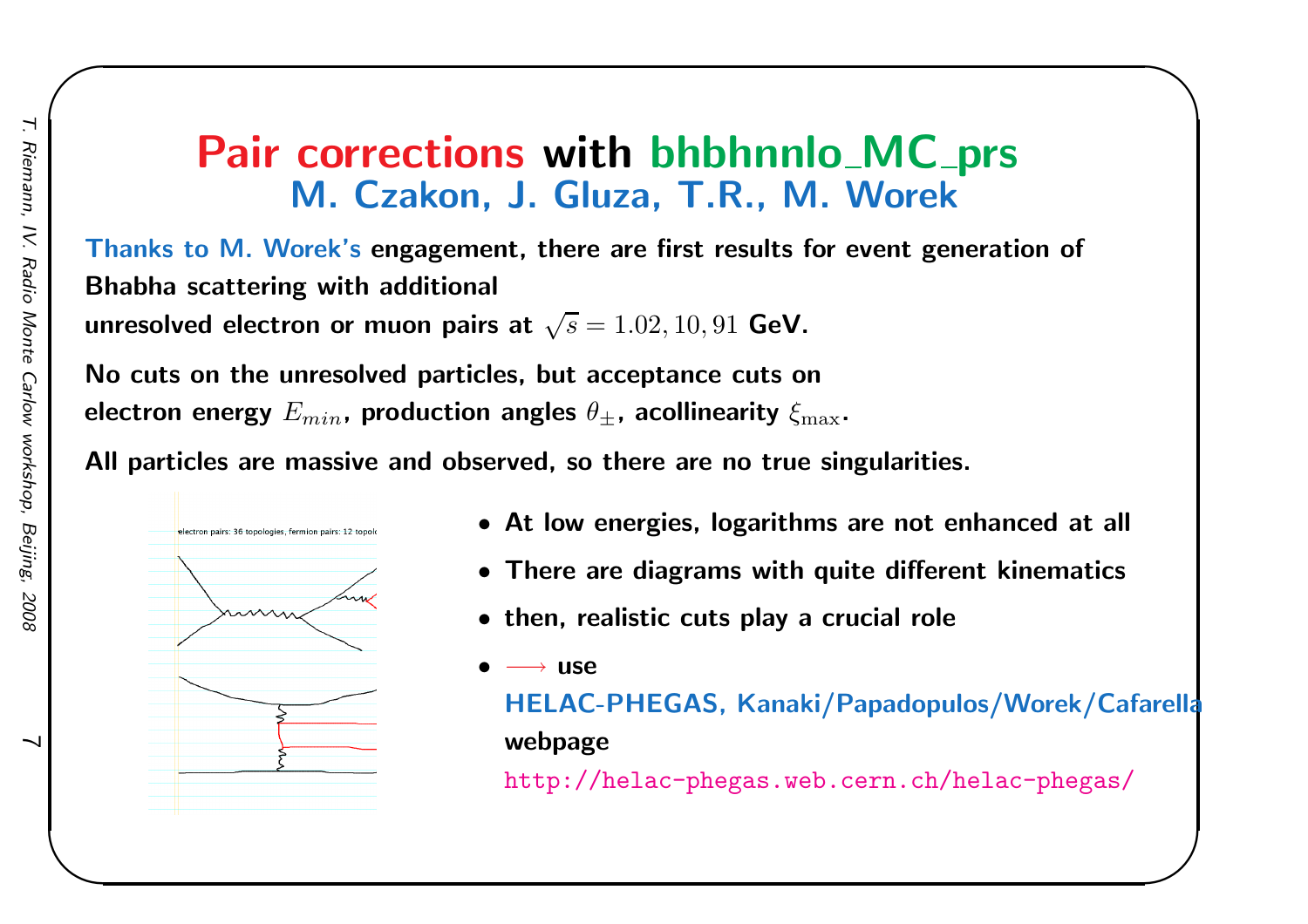| Sample results (I) |  |
|--------------------|--|
|                    |  |

 $\begin{matrix} \hline \end{matrix}$ 

| <b>Particle</b>   $20^{\circ} < \theta_{+} < 160^{\circ}$   $55^{\circ} < \theta_{+} < 125^{\circ}$ |         |
|-----------------------------------------------------------------------------------------------------|---------|
| 2.22595                                                                                             | 0.30969 |

Table 1: Contribution of electron pair corrections to the cross section of Bhabha scattering (innb), for KLOE/DA $\Phi$ NE center-of-mass energy  $\sqrt{s}=1.02$  GeV. Statistical errors below  $0.5~\%$ 

| <b>Particle</b> | $20^{\circ} < \theta_{+} < 160^{\circ}$ | $55^{\circ} < \theta_{+} < 125^{\circ}$ |
|-----------------|-----------------------------------------|-----------------------------------------|
|                 |                                         |                                         |
| e               | 0.0890437                               | 0.0103023                               |
| $\mu$           | $0.725999\times10^{-3}$                 | $0.175093\times10^{-3}$                 |
| $\mathbf{u}$    | $0.350995\times10^{-3}$                 | $0.944359\times10^{-4}$                 |
| d(s)            | $0.873300\times10^{-4}$                 | $0.236085\times10^{-4}$                 |

Table 2: Contributions of electron, muon and light quark pair corrections to the cross section of Bhabha scattering (in nb), for BABAR/PEP-II  $\&$  BELLE/KEKB center-of-mass energy  $\sqrt{s}=10$ GeV. Statistical errors well below  $0.5\ \%$ .

 $\infty$